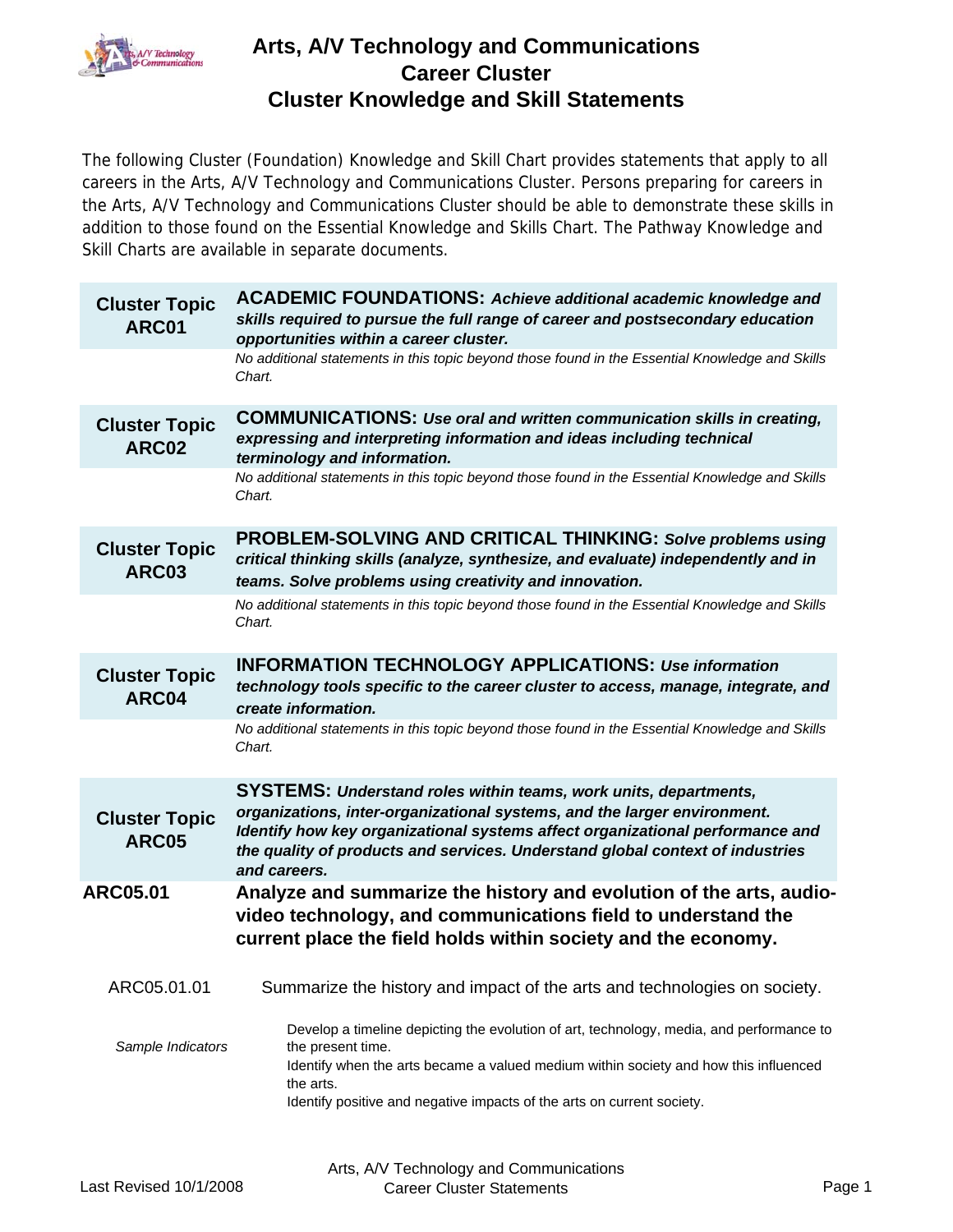

Identify the beginnings of audio-video and communications technologies as valued media within society.

| ARC05.01.02       | Evaluate the influences on the evolution of art, technology, media, and<br>performance.                                                                                                                                                                             |
|-------------------|---------------------------------------------------------------------------------------------------------------------------------------------------------------------------------------------------------------------------------------------------------------------|
| Sample Indicators | Identify the known influences on the evolution of art, technology, media and<br>performance.                                                                                                                                                                        |
|                   | Identify key factors that have impacted the evolution of the arts, communications, and<br>audio-video technologies.                                                                                                                                                 |
| ARC05.01.03       | Compare and contrast the different objectives for arts and communications                                                                                                                                                                                           |
| Sample Indicators | held by the general public and the industry at large.<br>Analyze the objectives of the general public related to arts and communications.                                                                                                                           |
|                   |                                                                                                                                                                                                                                                                     |
|                   | Examine the objectives of industries related to arts and communications operations.<br>Interpret the similarities and differences between the objectives of the general public<br>and the industries relating to arts and communications operations.                |
| ARC05.01.04       | Analyze current issues related to the arts, audio-video technologies,                                                                                                                                                                                               |
|                   | telecommunications, printing, and the media.                                                                                                                                                                                                                        |
| Sample Indicators | Identify the current, key, local and national issues for arts and communications<br>technologies.                                                                                                                                                                   |
|                   | Compare the similarities and differences in the issues currently affecting arts and<br>communications technologies.                                                                                                                                                 |
|                   | Determine how these issues impact each area and the entire career cluster.                                                                                                                                                                                          |
| <b>ARC05.02</b>   | Examine the various organizational structures adopted by groups                                                                                                                                                                                                     |
|                   | within the arts, audio-video, technology, and communications field                                                                                                                                                                                                  |
|                   | to understand the diversity and variety of functions within the                                                                                                                                                                                                     |
|                   | industry.                                                                                                                                                                                                                                                           |
| ARC05.02.01       | Summarize characteristics of the fluid and diverse nature of organizational                                                                                                                                                                                         |
|                   | structures within the arts, audio-video technology, printing,                                                                                                                                                                                                       |
|                   | telecommunications, and media industries.                                                                                                                                                                                                                           |
| Sample Indicators | Explain the formal and informal organizational structures within each of these pathways.                                                                                                                                                                            |
|                   | Illustrate the organizational structures in charts.<br>Compare the organizational structures of the arts and other pathways for similarities and<br>differences.                                                                                                    |
|                   | Explain the meaning of diverse organizational structures and why these are important<br>for the accomplishment of joint projects.                                                                                                                                   |
| <b>ARC05.03</b>   | Analyze the arts, audio-visual technology and communication                                                                                                                                                                                                         |
|                   | industry's economic base in order to demonstrate an                                                                                                                                                                                                                 |
|                   | understanding of the economic factors influencing the industry as                                                                                                                                                                                                   |
|                   | a whole.                                                                                                                                                                                                                                                            |
| ARC05.03.01       | Analyze the industry's economic base pertinent to the arts and related<br>technologies.                                                                                                                                                                             |
| Sample Indicators | Evaluate how the visual and performing arts economically impacts current society.<br>Evaluate how the technology industries economically impact current society.<br>Describe how the arts have economically influenced the inception of the technology<br>industry. |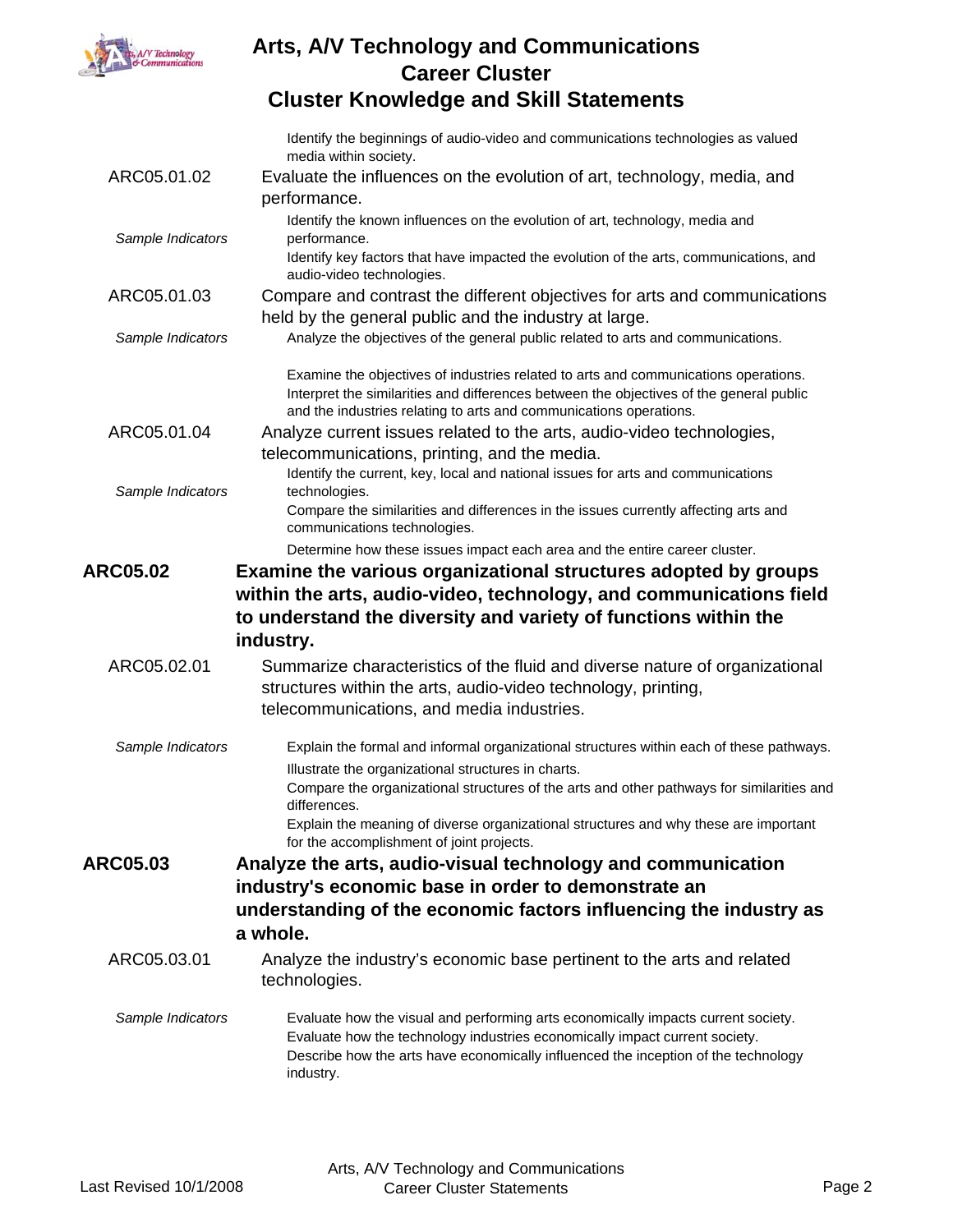

Describe how the technologies industry has influenced the economic growth of the arts to the present time.

- ARC05.03.02 Analyze the industry's business practices pertinent to the arts and related technologies.
- Sample Indicators **Interact in the Sample of the Sample Constant** Sample Indicater. Examine the business practices amongst the diverse pathways in this career cluster for similarities and differences.
- ARC05.03.03 Evaluate the role of the arts in business, technology, and the community.

*Sample Indicators* Define the roles of the arts in business, technology, and the community as identified by society. Present the role that business expects from the arts in relation to economic development. Describe the rationale for technical aspects working with the arts and how this provides

a mutual benefit. Illustrate roles that the community expects from the arts in relation to quality of life

issues.

**ARC05.04 Analyze and summarize evidence of interdependence between the technical and the artistic sides of this career cluster in order to demonstrate an understanding of the systems involved in the cluster.**

ARC05.04.01 Summarize the features of the partnership technology and the arts have in developing presentations and productions.

*Sample Indicators* Describe the impact that audio-video technology, printing, broadcasting, and journalism have on the development of presentations and productions.

- Analyze how technical areas and the arts partner to produce high quality presentations and productions.
- ARC05.04.02 Analyze how the roles of creators, performers, technicians, and others are similar and different from one another.
- *Sample Indicators* Analyze the roles of creators, performers, technicians, and others involved in production, performance, and media to identify similarities and differences. Analyze the skills required by both technical and artistic partners to provide audiences with quality works and productions.

Design a presentation that illustrates the similarities and differences of the various roles.

- **ARC05.05 Analyze and summarize the formal and informal influences in the abstract and formal structures of business organizations within this cluster to demonstrate an understanding of the influences on holding careers in this field.**
	- ARC05.05.01 Examine the influence government, public opinion, and diverse local and cultural perspectives may have upon visual arts, media communications, or performance as a business.

*Sample Indicators* Define influences of government and cultural perspectives as they relate to media communications, visual arts or performance as a business. Define the influence of government regulations on media, audio-video productions, telecommunications, printing, and artistic authorship.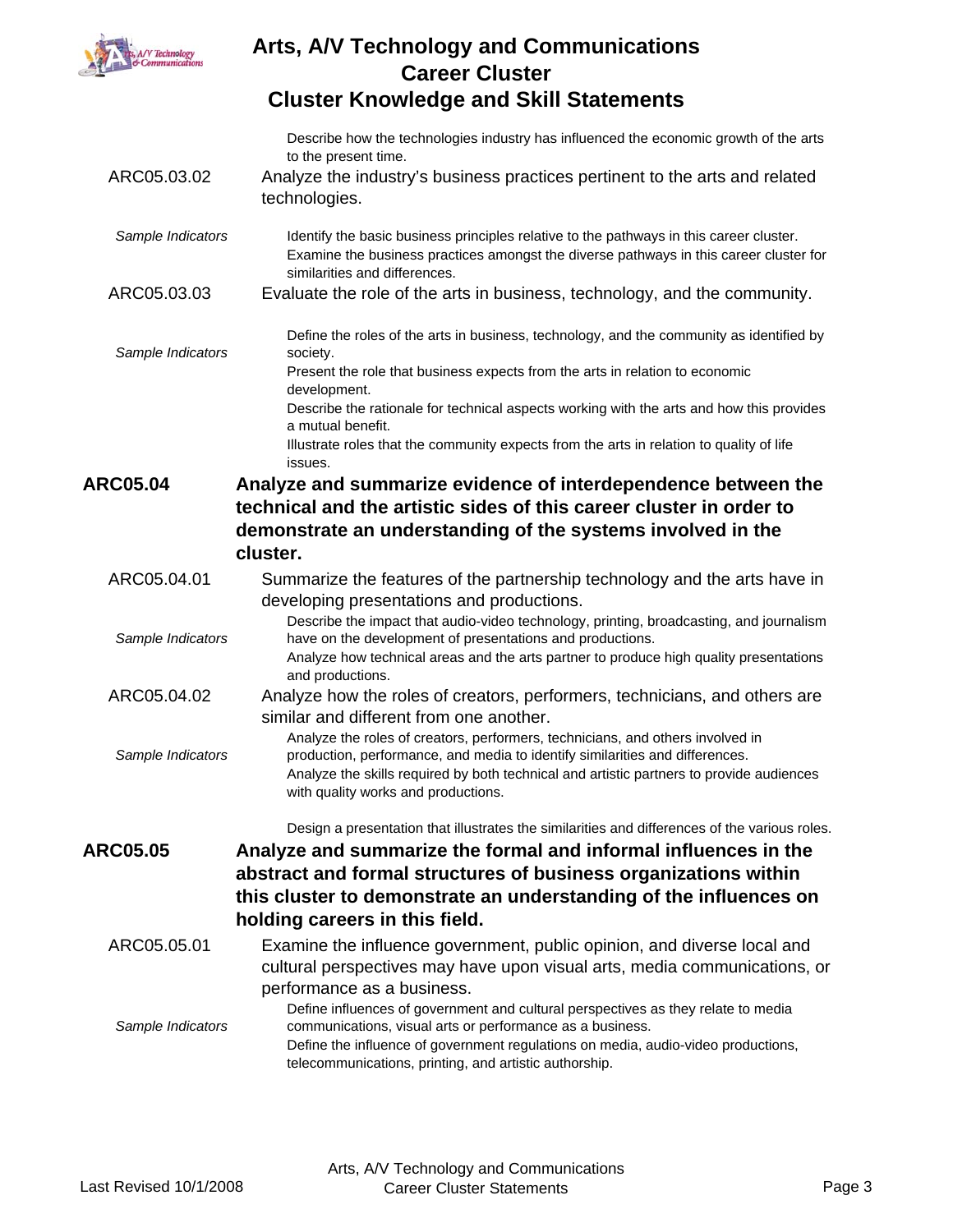

|                                      | Analyze a variety of persistent cultural issues and dilemmas within society that<br>commonly affect how cultures are portrayed within art forms and communication.                                                                                                                    |
|--------------------------------------|---------------------------------------------------------------------------------------------------------------------------------------------------------------------------------------------------------------------------------------------------------------------------------------|
|                                      | Evaluate how cultural issues and dilemmas within society influence government and<br>public opinion and its effects on developing a successful business.                                                                                                                              |
| ARC05.05.02                          | Examine labor management processes and agreements generally used in<br>the arts, audio-video technologies, telecommunications, printing, and media<br>fields.                                                                                                                         |
| Sample Indicators                    | Define labor management processes and agreements used within each pathway.<br>Identify common labor management processes and agreements used within this career<br>cluster.                                                                                                           |
|                                      | Role play a labor management process as it relates to one area in each pathway in this<br>career cluster.                                                                                                                                                                             |
|                                      | Identify issues that are handled in agreements between labor and management in one<br>of the pathways for this cluster.                                                                                                                                                               |
|                                      | SAFETY, HEALTH AND ENVIRONMENTAL: Understand the importance                                                                                                                                                                                                                           |
| <b>Cluster Topic</b><br><b>ARC06</b> | of health, safety, and environmental management systems in organizations and<br>their importance to organizational performance and regulatory compliance.<br>Follow organizational policies and procedures and contribute to continuous<br>improvement in performance and compliance. |
| <b>ARC06.01</b>                      | Maintain safe and healthful working conditions by completing work<br>tasks in accordance with rights and applicable responsibilities in a<br>arts, audio-visual technology and communications work                                                                                    |
|                                      | environment to protect employees' well being.                                                                                                                                                                                                                                         |
| ARC06.01.01<br>Sample Indicators     | Assess workplace conditions with regard to safety and health.<br>Identify the types of risk of injury/illness at work.                                                                                                                                                                |
|                                      | Identify those who are susceptible to risk of injury/illness at work.<br>Describe ways to positively impact occupational safety and health.                                                                                                                                           |
| ARC06.01.02                          | Describe ways to positively impact occupational safety and health.<br>State the implications and rationale for various rules and laws designed to                                                                                                                                     |
| Sample Indicators                    | promote safety and health may have on a work environment.<br>Identify key rights of employees related to occupational safety and health.                                                                                                                                              |
|                                      | Identify the responsibilities of employers related to occupational safety and health.<br>Explain the role of government agencies in providing a safe workplace.                                                                                                                       |
| <b>ARC06.02</b>                      | Assess and control methods to reduce sources of office and                                                                                                                                                                                                                            |
|                                      | worksite accident hazards common in the arts, audio-visual<br>technology and communications industry in order to promote a                                                                                                                                                            |
|                                      | safe and accident free working environment.                                                                                                                                                                                                                                           |
| ARC06.02.01                          | Demonstrate completion of a variety of methods to prevent and correct<br>common hazards.                                                                                                                                                                                              |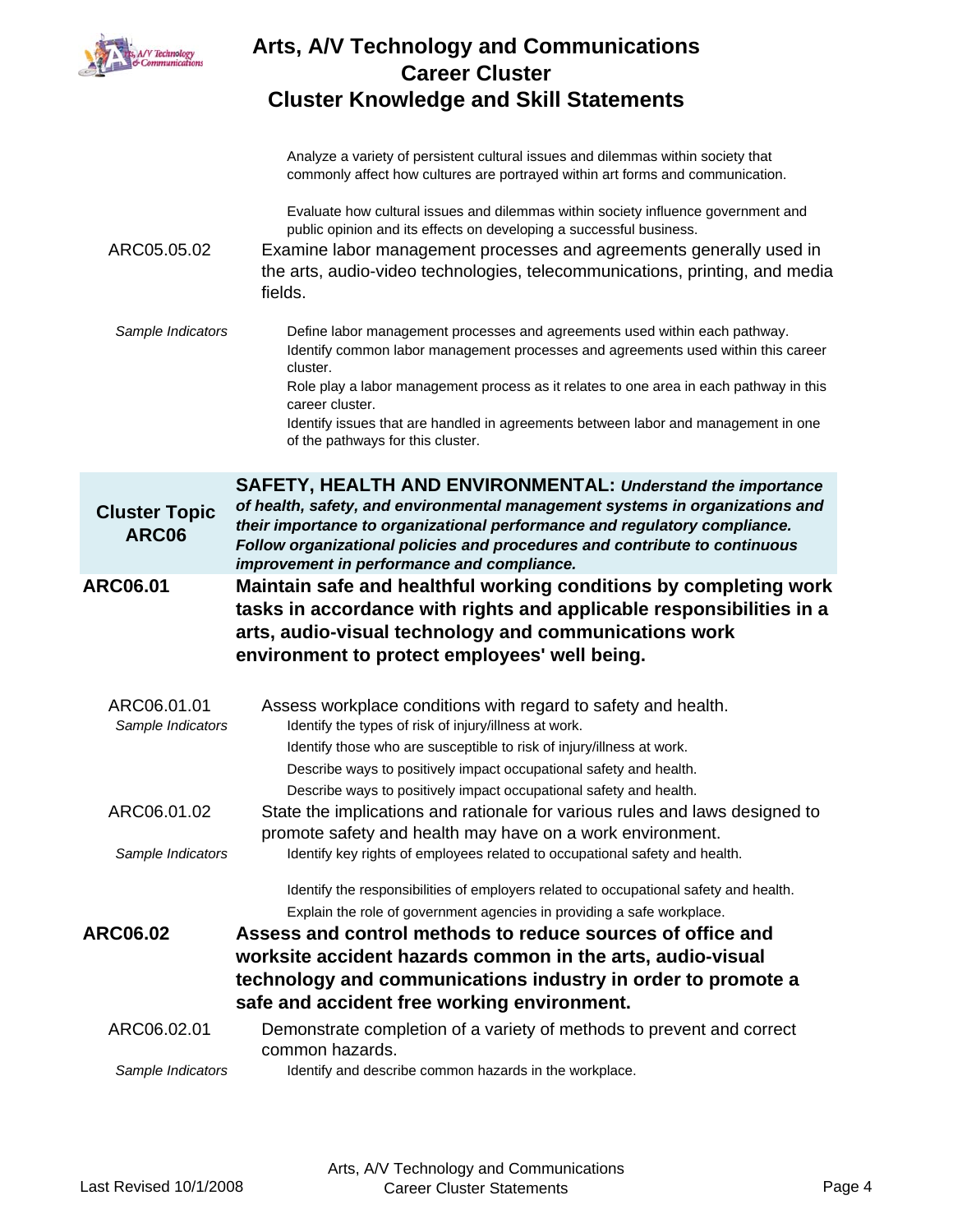| s, A/V Technology<br>& Communications |  |
|---------------------------------------|--|
|                                       |  |
|                                       |  |

|                   | Identify and describe major sources of information about hazards in the workplace (e.g.,<br>MSDS, work procedures, exposure control plans, training materials, labels, and<br>signage). |
|-------------------|-----------------------------------------------------------------------------------------------------------------------------------------------------------------------------------------|
|                   | Identify sources of combustible/flammable materials, fire and emergencies to establish a<br>fire safe environment.                                                                      |
|                   | Interpret safety signs and symbols.                                                                                                                                                     |
| ARC06.02.02       | Demonstrate personal and group health and safety practices.                                                                                                                             |
| Sample Indicators | Identify procedures necessary for maintaining a safe work area.                                                                                                                         |
|                   | Identify methods to correct common hazards.                                                                                                                                             |
|                   | Identify methods for disposing of hazardous materials.                                                                                                                                  |
|                   | Demonstrate principals of safe physical movement to avoid slips, trips, and spills.                                                                                                     |
|                   | Inspect and use protective equipment (PPE).                                                                                                                                             |
| <b>ARC06.03</b>   | <b>Examine and summarize the responsibilities various entities have</b>                                                                                                                 |
|                   | for promoting a safe and healthy work environment in order to                                                                                                                           |
|                   | understanding the roles involved in maintaining acceptable                                                                                                                              |
|                   | conditions in the arts, technology and communications field.                                                                                                                            |
|                   |                                                                                                                                                                                         |
| ARC06.03.01       | Summarize the individual employee's responsibility for maintaining health                                                                                                               |
|                   | and safety in contrast to a supervisor or others.                                                                                                                                       |
|                   | Examine the situations in this career cluster where individuals work independently and                                                                                                  |
| Sample Indicators | are responsible for their own heath.                                                                                                                                                    |
|                   | Identify the responsibilities an individual has for implementing health practices in relation<br>to electrical and mechanical equipment.                                                |
|                   | Identify the individual's responsibilities for safe and healthful practices when dealing with<br>stage equipment, artist tools, and mechanical equipment.                               |
|                   | Design a plan for maintaining individual health for work in various pathways within the                                                                                                 |
|                   | cluster.                                                                                                                                                                                |
| ARC06.03.02       | Illustrate situations that demonstrate compliance with OSHA safety                                                                                                                      |
|                   | regulations and practices related to this cluster.                                                                                                                                      |
| Sample Indicators | Define the OSHA safety regulations related to this cluster.                                                                                                                             |
|                   | Classify critical safety issues and practices identified by OSHA in relation to pathways in<br>this cluster.                                                                            |
|                   | Demonstrate using safety procedures required in a specific pathway in this cluster.                                                                                                     |
| ARC06.03.03       | Apply MSDS and Hazardous Materials procedures related to handling and                                                                                                                   |
|                   | disposing of chemicals.                                                                                                                                                                 |
| Sample Indicators | Analyze health problems that can result from unsafe exposure to chemicals.                                                                                                              |
|                   | Demonstrate the use of knowledge and skills for safe and healthful use of chemicals in                                                                                                  |
|                   | various processes in the arts, graphic arts, photography, and technical areas of this<br>career cluster.                                                                                |
| ARC06.03.04       | Apply Hazardous Materials practices in relation to fire and water hazards,                                                                                                              |
|                   | electrical coding, and right-to-know laws regarding hazards.                                                                                                                            |
| Sample Indicators | Exhibit knowledge of Hazardous Materials practices.                                                                                                                                     |
|                   | Demonstrate the use of Hazardous Materials practices related to activities in the career<br>cluster.                                                                                    |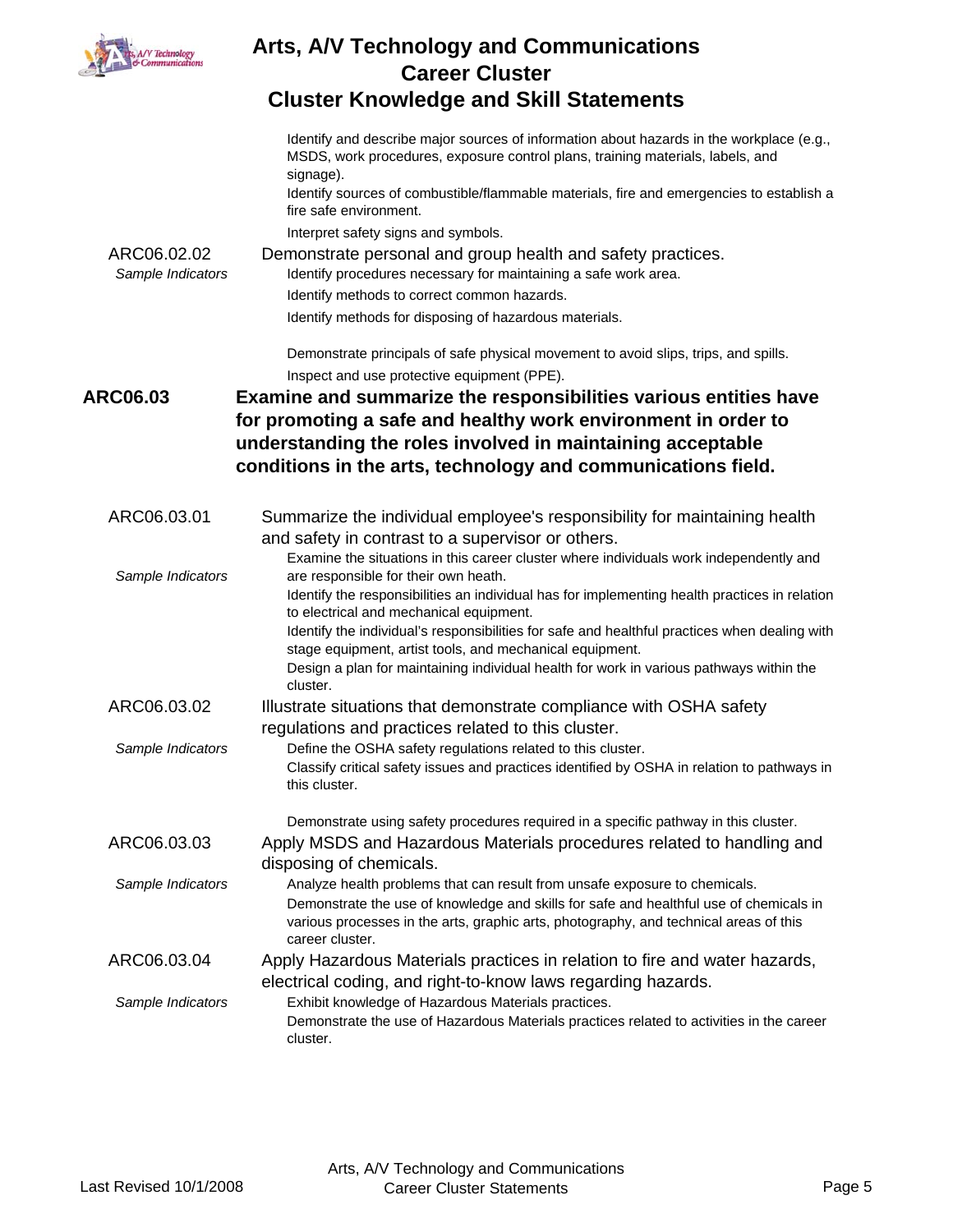| , A/V Technology<br>& Communications                  | <b>Arts, A/V Technology and Communications</b><br><b>Career Cluster</b><br><b>Cluster Knowledge and Skill Statements</b>                                                                                                                                                                                                                                                                                                                                        |
|-------------------------------------------------------|-----------------------------------------------------------------------------------------------------------------------------------------------------------------------------------------------------------------------------------------------------------------------------------------------------------------------------------------------------------------------------------------------------------------------------------------------------------------|
| <b>ARC06.04</b>                                       | Examine and summarize safety related problems that may result<br>from working with electrical circuits used in this cluster to<br>demonstrate a broad understanding of health and safety concerns.                                                                                                                                                                                                                                                              |
| ARC06.04.01                                           | Demonstrate safe work habits and procedures for application of electricity<br>and static discharge in relation to all technologies in the career cluster.                                                                                                                                                                                                                                                                                                       |
| Sample Indicators                                     | Exhibit proper grounding techniques.<br>Identify potential electrical hazards on the work site or set.<br>Demonstrate how to apply CPR and first aid in relation to electrical shock.<br>Demonstrate basic procedures for safely working with electricity.                                                                                                                                                                                                      |
| <b>ARC06.05</b>                                       | Apply safety procedures in operating equipment commonly used<br>within the career pathways involved in this cluster to demonstrate<br>a broad understanding of important safety practices.                                                                                                                                                                                                                                                                      |
| ARC06.05.01                                           | Demonstrate the ability to set and use a ladder.                                                                                                                                                                                                                                                                                                                                                                                                                |
| Sample Indicators                                     | Set a ladder safely, both with and without equipment.                                                                                                                                                                                                                                                                                                                                                                                                           |
| ARC06.05.02                                           | Demonstrate safety procedures for operating aerial systems.<br>Utilize safety procedures to operate an aerial system without individuals on the                                                                                                                                                                                                                                                                                                                 |
| Sample Indicators                                     | equipment.                                                                                                                                                                                                                                                                                                                                                                                                                                                      |
| ARC06.05.03                                           | Demonstrate safety procedures when involved with heights.                                                                                                                                                                                                                                                                                                                                                                                                       |
| Sample Indicators<br>ARC06.05.04<br>Sample Indicators | Demonstrate how to safely climb poles using steps, gaffs, scaffolding, and ladders.<br>Apply the safety practices related to printing and graphic arts,<br>telecommunications, performing arts, visual arts, and broadcasting.<br>Illustrate the safety practices required in the control room for broadcasting; in a theater<br>with props, sets, costumes, make-up, and lighting; in graphic arts with presses and<br>duplicators; and in telecommunications. |
| <b>ARC06.06</b>                                       | Examine and summarize the life style implications and physical<br>demands required by work activities common in the arts,                                                                                                                                                                                                                                                                                                                                       |
|                                                       | audio/visual, technology and communications cluster to                                                                                                                                                                                                                                                                                                                                                                                                          |
|                                                       | demonstrate an broad perspective regarding the nature of work in<br>the industry.                                                                                                                                                                                                                                                                                                                                                                               |
| ARC06.06.01                                           | Summarize the physical preparation needed to maintain the work activities<br>of pathways in this career cluster.                                                                                                                                                                                                                                                                                                                                                |
| Sample Indicators                                     | Demonstrate a warm-up process to prepare the body for various performing arts.                                                                                                                                                                                                                                                                                                                                                                                  |
|                                                       | Demonstrate body mechanics that prevent strain on various parts of the body and voice.<br>Illustrate how to recognize stress as a potential safety factor to the body in various<br>movements.<br>Demonstrate ergonomic movements related to artistic performance and technical<br>equipment use.                                                                                                                                                               |
| ARC06.06.02                                           | Summarize life style choices required to maintain the work activities of the<br>pathways in this career cluster.                                                                                                                                                                                                                                                                                                                                                |
| Sample Indicators                                     | Apply knowledge of nutrition to meet the body's needs to supply the physical activity<br>required by careers in this cluster.                                                                                                                                                                                                                                                                                                                                   |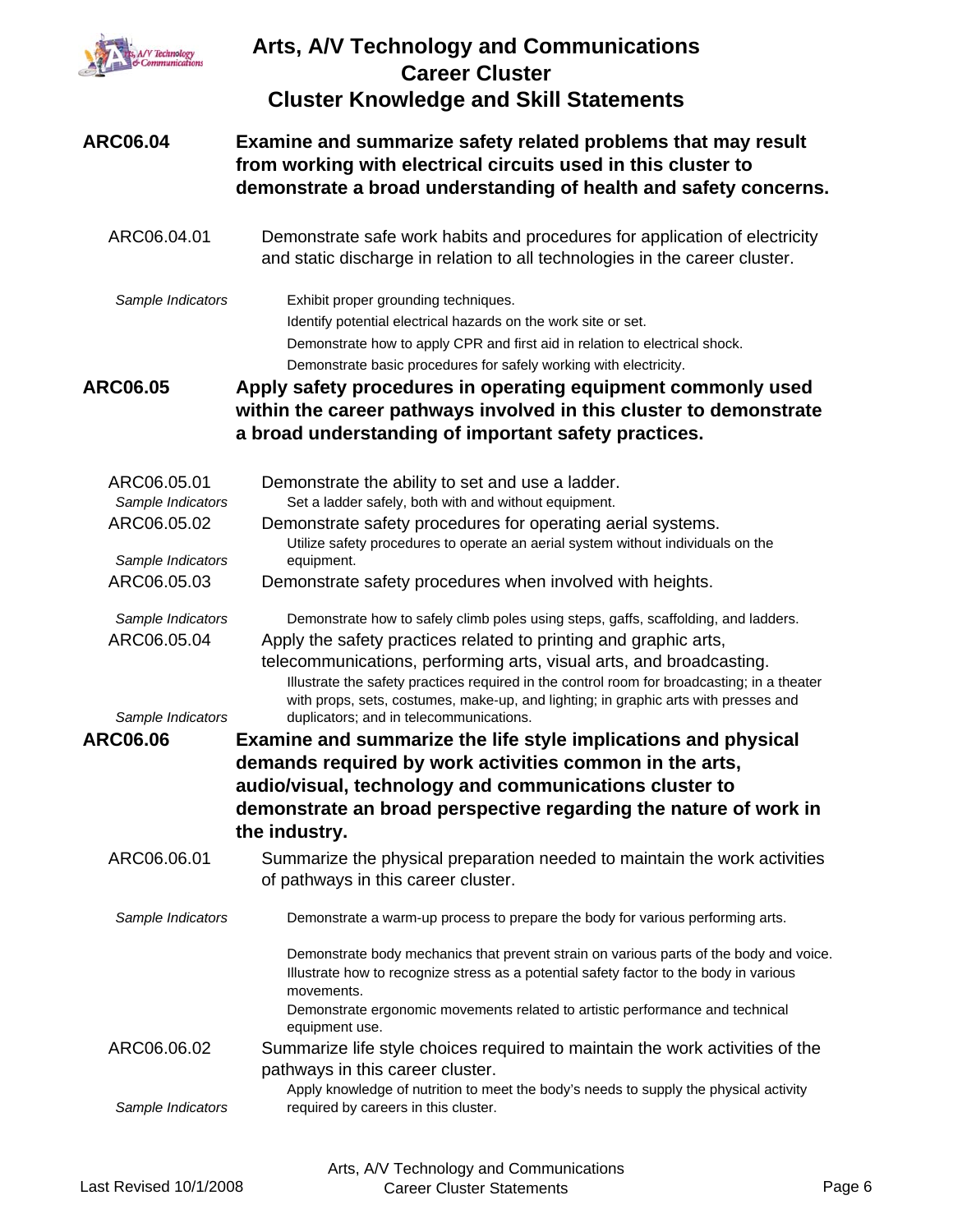

Interpret the impact of choices regarding nutrition, stress, exercise, and alternative decisions on an individual's ability to sustain a career in performance. **ARC06.07 Demonstrate personal safety habits and procedures while on workrelated assignments in various locations beyond the business site to ensure personal safety and well-being.** ARC06.07.01 Apply personal safety practices required for various pathways within this career cluster. *Sample Indicators* Determine the personal safety practices required when gathering news where potential health and safety hazards exist. Practice responding to personal safety concerns "on-location," including dangerous wildlife, terrain, extreme weather, or violence. Apply safety rules related to motor vehicles and other equipment. ARC06.07.02 Apply the safety practices required for working away, "on-location," or in an open environment. *Sample Indicators* Demonstrate safety practices for environmental elements specific to "on-location" settings, stage sets, graphic and visual arts development, and field work in journalism, telecommunications, or broadcasting. **Cluster Topic ARC07 LEADERSHIP AND TEAMWORK:** *Use leadership and teamwork skills in collaborating with others to accomplish organizational goals and objectives. No additional statements in this topic beyond those found in the Essential Knowledge and Skills Chart.* **Cluster Topic ARC08 ETHICS AND LEGAL RESPONSIBILITIES:** *Know and understand the importance of professional ethics and legal responsibilities.* **ARC08.01 Exhibit ethical conduct in writing, creating, printing, broadcasting, and performing to uphold high standards for behavior in the industry.** ARC08.01.01 Analyze ethical principles of decision-making related to clients, customers, fellow workers, and others. *Sample Indicators* Define professional code of ethics. Examine the professional code of ethics (e.g., Society of Professional Journalism). Identify consequences of non-ethical decision-making on short and long term reputation. ARC08.01.02 Analyze ethical conduct that provides proper credit to those whose ideas and content have been used. Sample Indicators **Illustrate how credit is given for use of copyright materials.** Identify the consequences in historical examples of both ethical and unethical conduct related to the use of intellectual property. Identify current concerns about consumer ethics related to the music and the video industries. Identify ethical and unethical conduct in a given work situation. ARC08.01.03 Analyze ethical standards that apply to the delivery of quality performance and products. *Sample Indicators* Define ethical standards.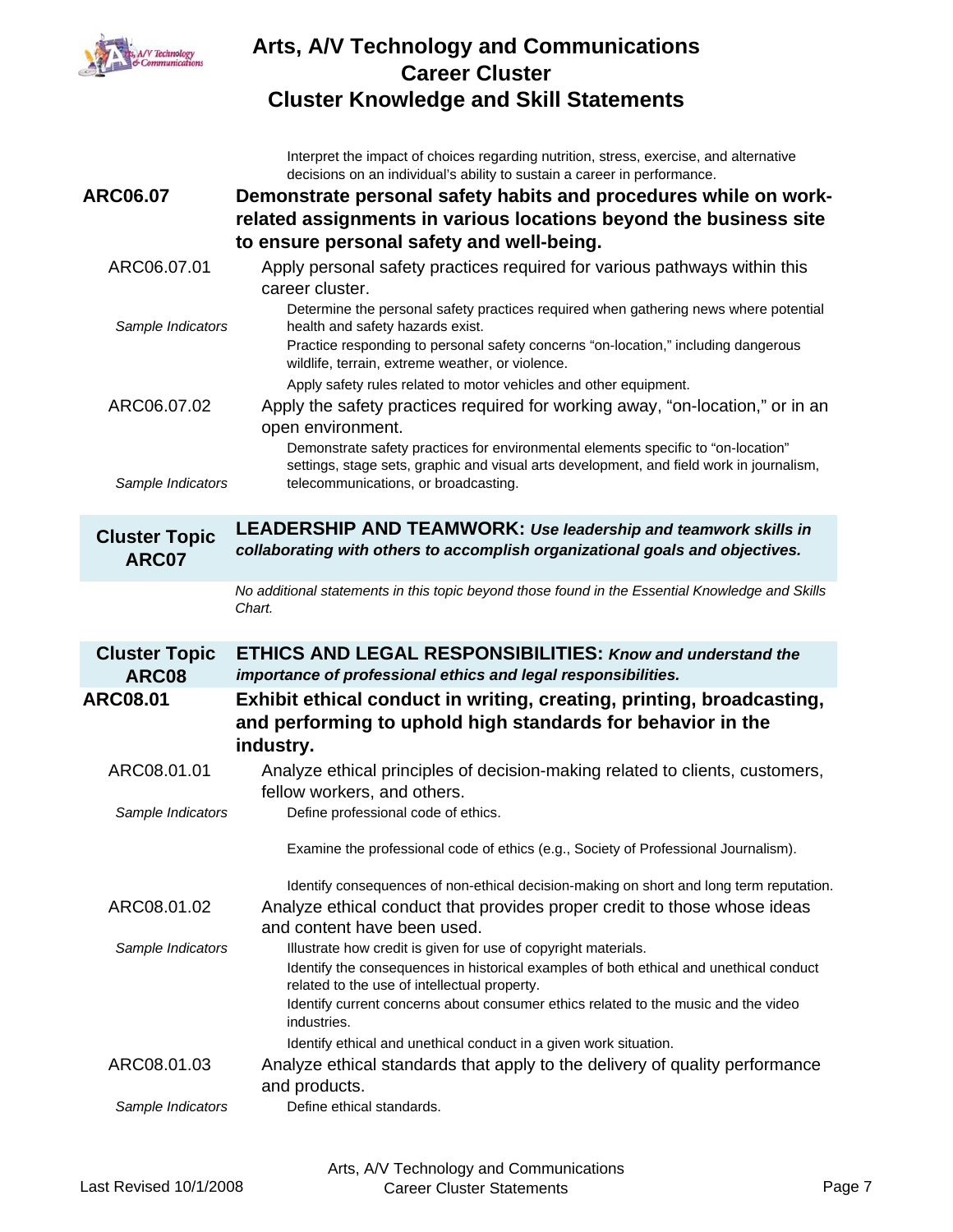

|                   | Examine the problems related to maintaining ethical standards in situations without a<br>clear standard.                                   |
|-------------------|--------------------------------------------------------------------------------------------------------------------------------------------|
| ARC08.01.04       | Identify ethics involved in the degree of influence media, arts, and                                                                       |
|                   | performance have upon individuals.                                                                                                         |
| Sample Indicators | Identify the degree of influence of print, broadcast media, arts, and performance in a<br>given situation.                                 |
|                   | Evaluate historic political events and actions instigated through the use of media, print,                                                 |
|                   | art, and performance.                                                                                                                      |
|                   | Describe why responsibility for ethical influence is a key issue related to this cluster.                                                  |
| ARC08.01.05       | Identify the proper use of proprietary information.                                                                                        |
| Sample Indicators | Define proprietary information.                                                                                                            |
|                   | Describe how proprietary information is a concern related to careers in this cluster.                                                      |
|                   | Evaluate situations to judge the extent to which information is proprietary and whether or                                                 |
|                   | not it can be used.                                                                                                                        |
| <b>ARC08.02</b>   | Analyze and apply laws affecting arts, technology and                                                                                      |
|                   | communication enterprises to maintain up-to-date compliance with                                                                           |
|                   | key regulations influencing the industry.                                                                                                  |
| ARC08.02.01       | Analyze the copyright laws in relation to seeking formal permission to use                                                                 |
|                   | materials.                                                                                                                                 |
| Sample Indicators | Identify steps for securing permission to use copyrighted materials.                                                                       |
|                   | Exhibit how credit is given for use of copyrighted materials.                                                                              |
|                   | Define what is original content and when credit does not need to be given.                                                                 |
|                   | Identify the benefits of copyright laws.                                                                                                   |
| ARC08.02.02       | Identify consequences if formal permission is not secured.<br>Analyze contracts for potential work in career pathways within this cluster. |
|                   |                                                                                                                                            |
| Sample Indicators | Examine different types of contracts.                                                                                                      |
|                   | Interpret various types of contracts.                                                                                                      |
|                   | Identify essential elements a contract needs to contain for protection of both parties.                                                    |
| ARC08.02.03       | Analyze state, county, and city codes related to decisions affecting work in                                                               |
|                   | this cluster.                                                                                                                              |
|                   | Identify processes required to obtain local, county, and state permits for building                                                        |
| Sample Indicators | structures and sets, and installing communications mechanisms in various site<br>locations.                                                |
|                   | Describe relevant statutes for this cluster.                                                                                               |
|                   | Identify agencies and organizations that oversee and enforce these statutes.                                                               |
|                   | Identify assistance professional organizations offer for securing permits.                                                                 |
| ARC08.02.04       | Analyze the First Amendment, FCC, the Freedom of Information Act, liable                                                                   |
|                   | laws, and other regulations for compliance issues relevant to this cluster.                                                                |
| Sample Indicators | Describe the intent and relationship of the First Amendment to this cluster.                                                               |
|                   | Identify FCC Regulations, the Freedom of Information Act, and state statutes and                                                           |
|                   | liability laws pertaining to work in this cluster.                                                                                         |
|                   | Identify court cases related to this cluster that preserve business and individual rights.                                                 |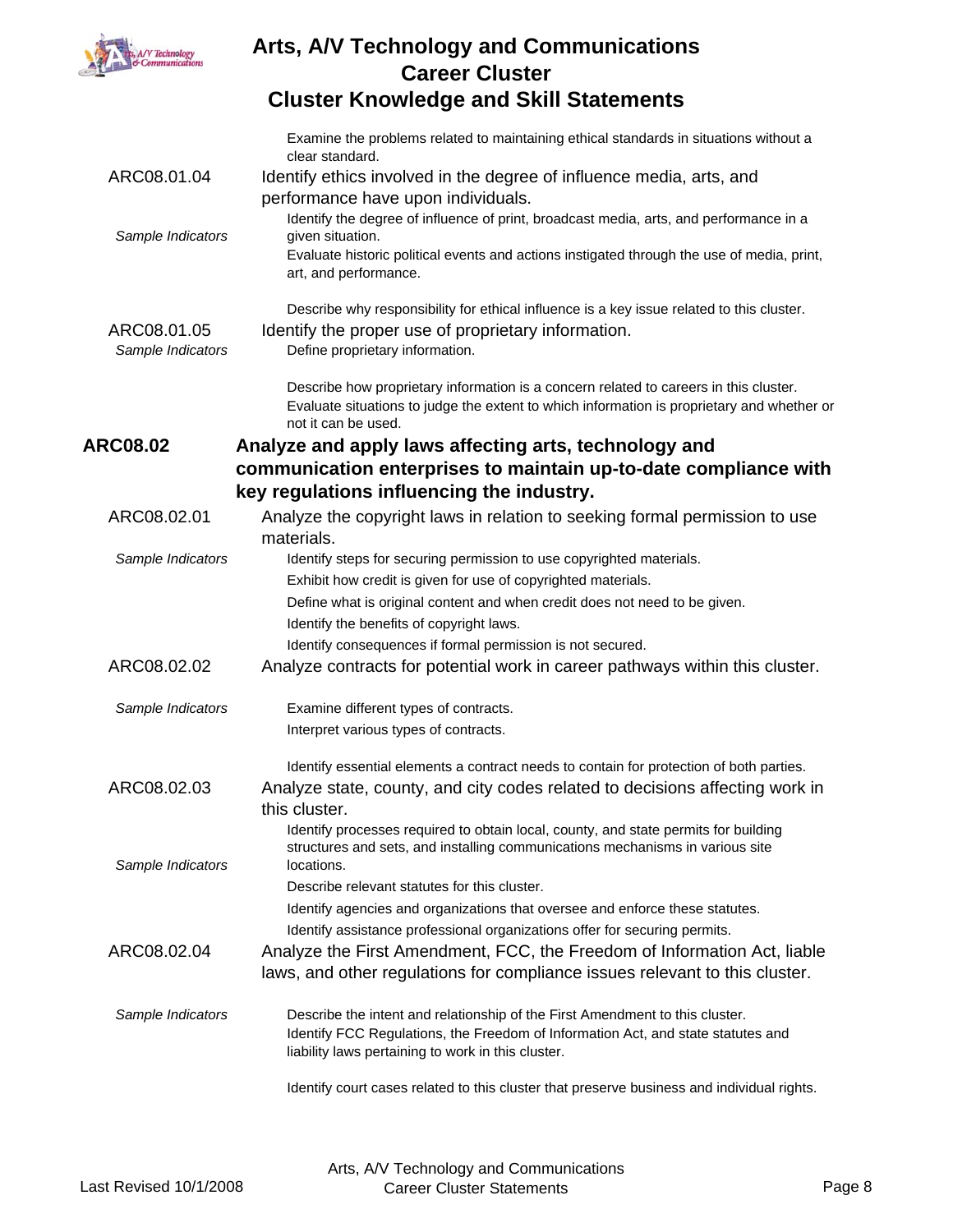

|                                      | Interpret how The Freedom of Information Act affects workers in this cluster.<br>Illustrate instances when the intent of the First Amendment was preserved in recent<br>times.                                                                                              |
|--------------------------------------|-----------------------------------------------------------------------------------------------------------------------------------------------------------------------------------------------------------------------------------------------------------------------------|
| ARC08.02.05                          | Analyze the liabilities associated with productions and performances,<br>media, and telecommunications installations.                                                                                                                                                       |
| Sample Indicators                    | Define the term liabilities.                                                                                                                                                                                                                                                |
|                                      | Identify examples of potential situations that could pose legal liabilities.                                                                                                                                                                                                |
|                                      | Analyze the risk level for work situations related to this cluster.                                                                                                                                                                                                         |
|                                      | <b>EMPLOYABILITY AND CAREER DEVELOPMENT: Know and</b>                                                                                                                                                                                                                       |
| <b>Cluster Topic</b><br>ARC09        | understand the importance of employability skills. Explore, plan, and effectively<br>manage careers. Know and understand the importance of entrepreneurship<br>skills.                                                                                                      |
| ARC09.01                             | Explain written organizational policies, rules and procedures<br>common to careers in arts, AV, technology and communication<br>fields to help employees perform their jobs.                                                                                                |
| ARC09.01.01                          | Locate appropriate information on organizational policies in handbooks and<br>manuals.                                                                                                                                                                                      |
| Sample Indicators                    | Identify the contents of various organizational publications.                                                                                                                                                                                                               |
| ARC09.01.02                          | Select the appropriate document (s) as reference for a given situation.<br>Discuss how specific organizational policies and rules influence a specific<br>work situation.                                                                                                   |
| Sample Indicators                    | Locate and identify specific organizational policy, rule or procedure to assist with a<br>given situation.                                                                                                                                                                  |
| <b>ARC09.03</b>                      | Explain specific organizational policy, rule or procedure to improve a given situation.<br>Identify, examine and select career opportunities in one or more<br>arts, AV, technology and communication related career pathways<br>in order to explore career options.        |
| ARC09.03.01<br>Sample Indicators     | Locate career opportunities that appeal to personal career goals.<br>Locate and interpret career information for at least one career cluster.<br>Identify job requirements for career pathways.                                                                             |
| ARC09.03.02<br>Sample Indicators     | Identify educational and credentialing requirements for career cluster and pathways.<br>Match personal interests and aptitudes to selected careers.<br>Identify personal interests and aptitudes.                                                                           |
|                                      | Identify job requirements and characteristics of selected careers.<br>Compare personal interests and aptitudes with job requirements and characteristics of<br>career selected.                                                                                             |
|                                      | Modify career goals based on results of personal interests and aptitudes with career<br>requirements and characteristics.                                                                                                                                                   |
| <b>Cluster Topic</b><br><b>ARC10</b> | <b>TECHNICAL SKILLS: Use the technical knowledge and skills required to</b><br>pursue the targeted careers for all pathways in the career cluster, including<br>knowledge of design, operation, and maintenance of technological systems<br>critical to the career cluster. |